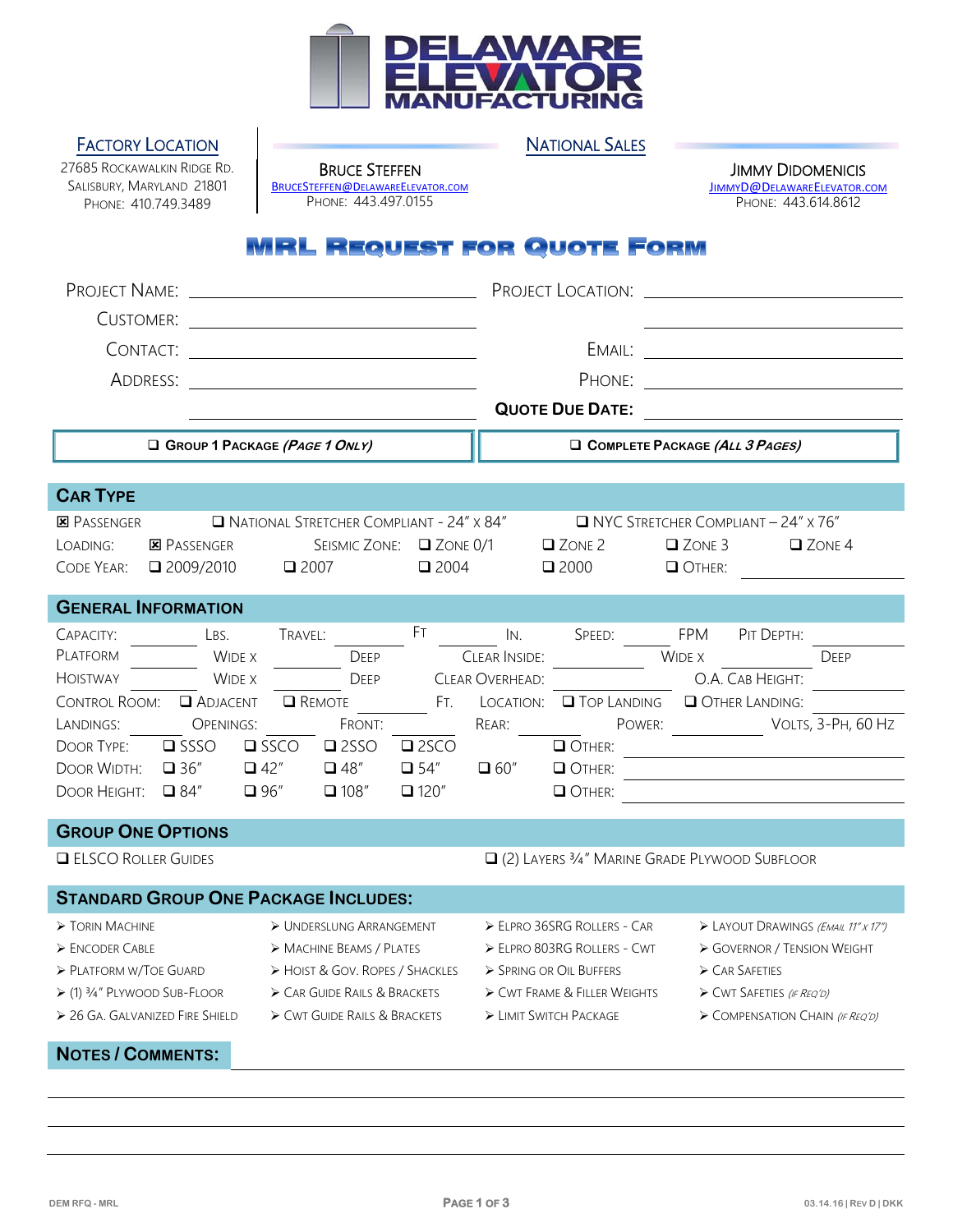

| CUSTOMER:                                                                                      | PROJECT NAME:                            |                               |                                          |
|------------------------------------------------------------------------------------------------|------------------------------------------|-------------------------------|------------------------------------------|
|                                                                                                |                                          |                               |                                          |
| <b>CONTROLLER &amp; STARTER</b>                                                                | $\Box$ INCLUDE                           | <b>Q DO NOT INCLUDE</b>       | <b>ALTERNATE</b>                         |
| SELECTIVE / COLLECTIVE<br>OPERATION:                                                           | <b>SIMPLEX</b>                           | GROUP - QTY:<br>$\Box$ DUPLEX |                                          |
| <b>STAGGERED OPENINGS</b><br>$\Box$ Selective Openings                                         | $\Box$ Automatic (Battery) Rescue        |                               | <b>X</b> IP8300 TAPE SELECTOR (STANDARD) |
| <b>ES FIRE SERVICE PHASE 1 &amp; 11 (STANDARD)</b> □ LOAD WEIGH DEVICE □ EMERGENCY POWER LOGIC |                                          |                               | ANTI-NUISANCE                            |
| $\Box$ Hall Lanterns<br><b>E</b> NUDGING                                                       | $\square$ Mass EMT<br>REGENERATIVE DRIVE | <b>SHORT FLOOR LOGIC</b>      | <b>HOSPITAL SERVICE</b>                  |
| KEYED LOCKOUTS / CARD READER:                                                                  | $\Box$ CAR CALLS<br>$H$ ALL CALLS        | O OTHER SECURITY:             |                                          |
| $\Box$ 24 VDC<br><b>FIXTURE VOLTAGE:</b>                                                       | $\Box$ 120 VAC<br>OTHER VOLTAGE:         | $\Box$ AC<br>$\Box$ DC        |                                          |
| Other:                                                                                         |                                          |                               |                                          |

| <b>FIXTURES</b>                      |                           |                                                 |                              | $\Box$ INCLUDE |                           | <b>O</b> DO NOT INCLUDE  |                              | <b>ALTERNATE</b>                                                   |
|--------------------------------------|---------------------------|-------------------------------------------------|------------------------------|----------------|---------------------------|--------------------------|------------------------------|--------------------------------------------------------------------|
| MANUFACTURER:                        |                           | <b>X</b> INNOVATION INDUSTRIES, INC. (STANDARD) |                              |                | OTHER MANUFACTURER:       |                          |                              |                                                                    |
| <b>FACE PLATE FINISH:</b>            | $\Box$ #4 Stainless Steel |                                                 | $\Box$ #4 BRONZE             |                |                           | OTHER FINISH:            |                              |                                                                    |
| <b>Q</b> CAR STATION W/DIGITAL PI    |                           | $\Box$ Auxiliary Car Station w/Digital PI       |                              |                |                           | <b>STATIONARY RETURN</b> |                              | <b>Q</b> SWING RETURN                                              |
| <b>E ADA HANDS FREE PHONE (STD)</b>  |                           | $\Box$ Hall Stations <i>(Standard)</i>          |                              |                | $\Box$ Hall Lanterns      |                          | $\Box$ Car Lantern(s) – Qty: |                                                                    |
| <b>EX</b> TOP & BOTTOM ACCESS (STD)  |                           | <b>E INDEPENDENT SERVICE (STD)</b>              |                              |                | <b>SERVICE CABINET</b>    |                          | $\Box$ HOSPITAL SVC.         | <b>U</b> VANDAL RESISTANT                                          |
| HALL FIRE PICTOGRAPH                 |                           | <b>ENERGENCY POWER LOGIC</b>                    |                              |                |                           |                          |                              | <b>ULOBBY/FIRE PANEL (USE SEPARATE PAGE TO SPECIFY COMPONENTS)</b> |
| HALL PI (DIGITAL):                   | ALL LANDINGS              |                                                 | <b>E</b> EGRESS LANDING ONLY |                | O OTHER:                  |                          |                              |                                                                    |
| <b>KEYED LOCKOUTS / CARD READER:</b> |                           | CAR CAILS                                       | $\Box$ ALL FLOORS            |                | OTHER (SPECIFY FLOORS):   |                          |                              |                                                                    |
|                                      |                           | $H$ ALL CALLS                                   | $\Box$ ALL LANDINGS          |                | OTHER (SPECIFY LANDINGS): |                          |                              |                                                                    |
| <b>FIXTURE VOLTAGE:</b>              | $\square$ 24 VDC          | $\Box$ 120 VAC                                  | OTHER VOLTAGE:               |                |                           | $\Box$ AC                | $\Box$ DC                    |                                                                    |
| OTHER:                               |                           |                                                 |                              |                |                           |                          |                              |                                                                    |

| <b>CAB ENCLOSURE</b>                                                          |                                                                        | $\Box$ INCLUDE                                  | <b>O</b> DO NOT INCLUDE                                  |                                                                            | <b>ALTERNATE</b> |                          |  |
|-------------------------------------------------------------------------------|------------------------------------------------------------------------|-------------------------------------------------|----------------------------------------------------------|----------------------------------------------------------------------------|------------------|--------------------------|--|
| STANDARD PASSENGER CAB:                                                       |                                                                        |                                                 |                                                          |                                                                            |                  |                          |  |
|                                                                               | > ENAMEL STEEL SHELL W/LAMINATE PANELS                                 |                                                 | > SINGLE SPEED FAN<br>$\triangleright$ ALUMINUM SILLS(S) |                                                                            |                  |                          |  |
|                                                                               | $\triangleright$ 1/2" x 2" #4 St/Stl Handrail @ Rear Wall (Front Open) |                                                 |                                                          | $\triangleright$ 1/2" x 2" #4 St/Stl Handrail on Side Walls (F&R OPENINGS) |                  |                          |  |
| $\triangleright$ #4 St/Stl Stationary Return Panel                            |                                                                        |                                                 |                                                          | CUTOUTS: CAR STATION, CAR LANTERN(S)                                       |                  |                          |  |
| $\triangleright$ #4 St/Stl Full Width Transom                                 |                                                                        |                                                 | > #4 ST/STL DOOR CLADDING > #4 ST/STL STRIKE POST        |                                                                            |                  |                          |  |
| > ENAMEL CANOPY W/RECESSED FLUORESCENT LIGHTS                                 |                                                                        |                                                 | > DROP CEILING W/WHITE POLYCARBONATE PANELS              |                                                                            |                  |                          |  |
| CAB OPTIONS:                                                                  |                                                                        |                                                 |                                                          |                                                                            |                  |                          |  |
| $\Box$ #4 St/Stl Reveals<br>$\Box$ #4 ST/STL ISLAND CEILING W/LED DOWN LIGHTS |                                                                        |                                                 | <b>LED DOWN LIGHTS IN CANOPY</b>                         |                                                                            |                  |                          |  |
| <b>SWL ST/STL WALLS</b>                                                       |                                                                        | <b>SWING RETURN PANEL </b> PADS & BUTTONS/HOOKS |                                                          | $\Box$ NICKEL-SILVER SILL(S)                                               |                  | $\Box$ Sill Extension(s) |  |
|                                                                               | $\Box$ Handrails on (3) Walls (Front Open Only)                        |                                                 | $\Box$ 1½" Diameter #4 St/Stl Handrails                  |                                                                            |                  | $\Box$ 2-Speed Fan       |  |
| OTHER:                                                                        |                                                                        |                                                 |                                                          |                                                                            |                  |                          |  |
|                                                                               |                                                                        |                                                 |                                                          |                                                                            |                  |                          |  |
|                                                                               |                                                                        |                                                 |                                                          |                                                                            |                  |                          |  |